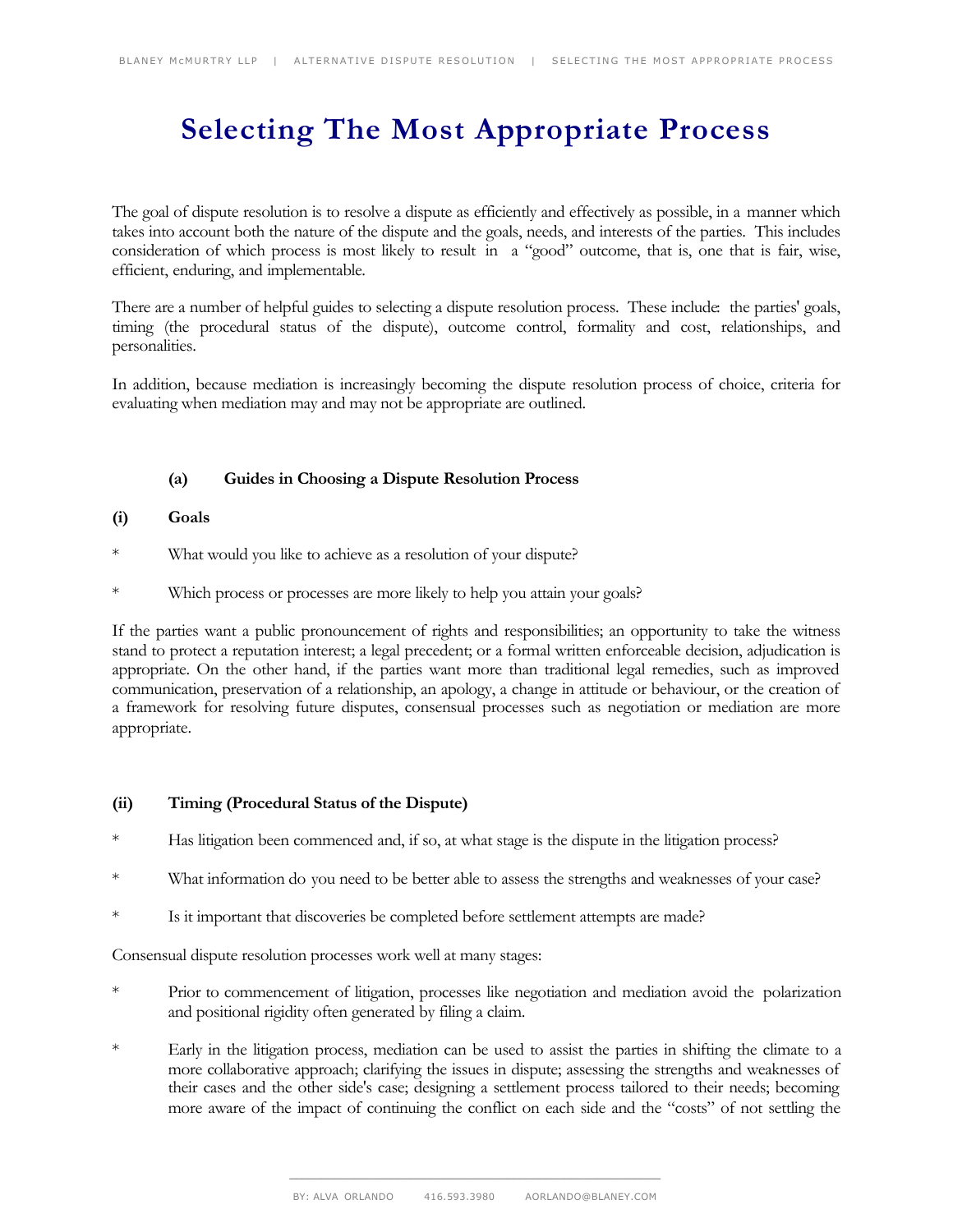dispute; and moving toward a recognition that negotiating their own settlement will benefit them (their businesses, their families, etc).

\* Mediation also works late in the litigation process, especially if the parties are disillusioned by the costs and delay, and have been shaken in their confidence that they will succeed at trial.

Processes such as fact-finding, early neutral evaluation, and arbitration are most economical if used early in the process, before discoveries and pre-trial conferences. Mini-trials and summary jury trials, typically used in complex cases, are most effective after discoveries are completed so everyone has the information needed to evaluate the case fully.

# **(iii) Outcome Control**

- To what extent do you wish to retain control over the outcome of the dispute?
- \* Do you want to be involved in creating your own solutions?

Consensual processes such as negotiation, mediation, and those where third parties give decisions which are non-binding or advisory in nature, such as early neutral evaluation and mini-trials, permit the parties to accept or reject proposed solutions. Disputants lose control over the outcome in adjudicative processes, but obtain the certainty that the dispute will be resolved, whether in their favour or not.

## **(iv) Formality and Cost**

- Do you desire a more formal or more flexible process?
- To what extent is cost a factor in selecting a dispute resolution process?

Consensual dispute resolution processes are often more flexible and less formal, since they rarely employ fixed rules or procedures. Disputants often find them less stressful, quicker at obtaining a resolution, and less expensive. One economic advantage of mediation is that parties may attend without their lawyers so that they are only paying for the services of the mediator. On the other hand, a less formal process may be abused by parties more easily, may not adequately protect parties' legal rights, and may not provide an adequate check on power imbalances -- possibly leading to unfair agreements.

#### **(v) Relationships**

- Do you wish to preserve and maintain an ongoing relationship?
- Do you want to learn how to better communicate and problem-solve with the other party(ies)?
- How do you feel about having a face-to-face discussion with the other party(ies)?

One of the most important factors in choosing a dispute resolution process is whether or not there is potential for an ongoing relationship between the parties. Disputes involving ongoing relationships (for example, divorcing parents, family business disputes, disputes involving wills and estates, many commercial disputes...)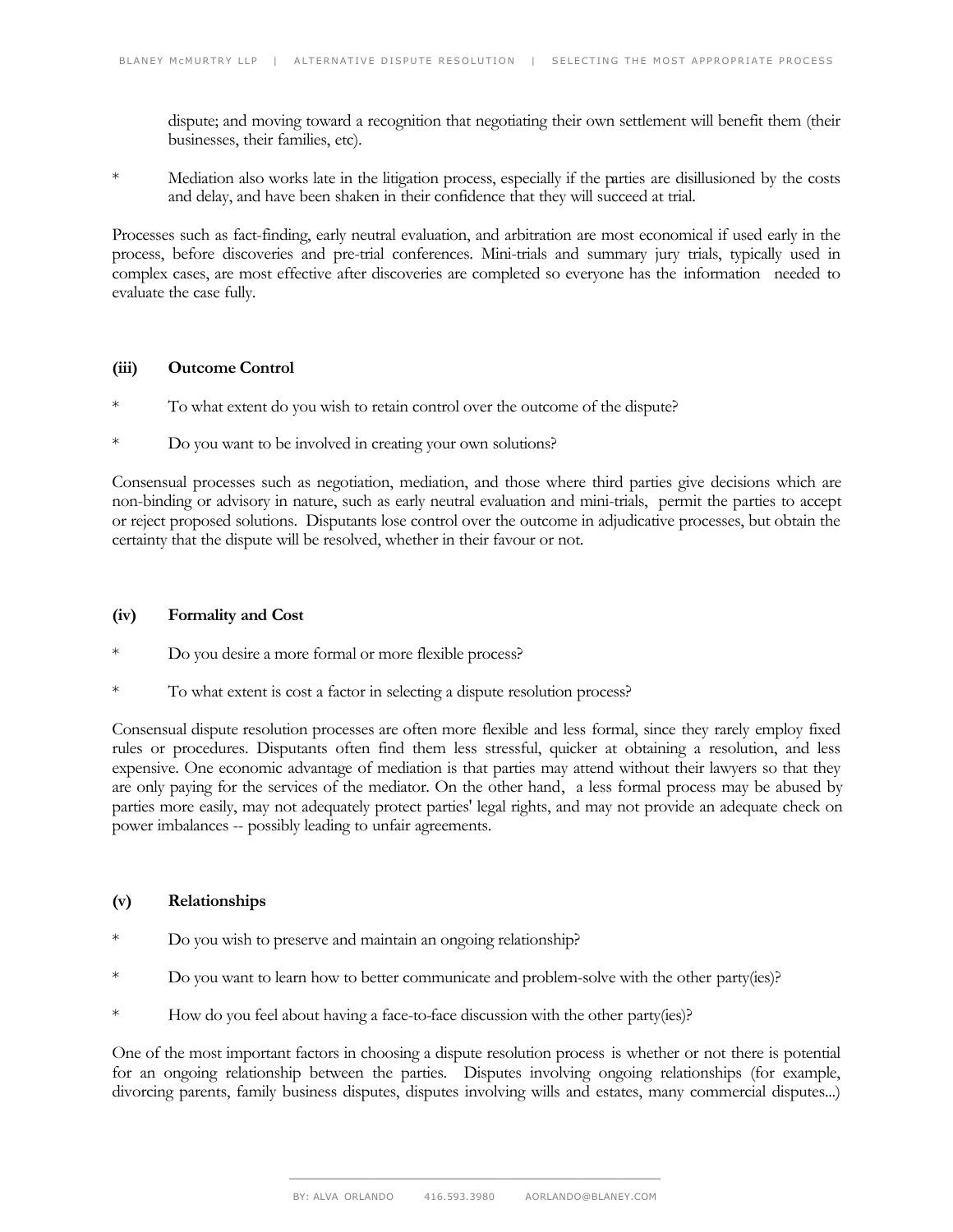are suitable for a form of mediation which assists participants to communicate, problem-solve, and build for the future. In contrast, tort lawsuits, such as those involving personal injury or property damage, where there is no past or future relationship, may benefit from an evaluative form of mediation or an adjudicative process.

#### **(vi) Personalities**

- \* What are the personalities of the disputants, their attorneys, and the potential providers of dispute resolution processes?
- \* How risk averse are the disputants (i.e., how much do they desire certainty and predictability)?
- \* To what extent, if any, do disputants want an opportunity to express feelings?
- \* Are the parties able to communicate clearly?
- \* What are the negotiation styles of the solicitors involved?
- \* Do the parties want the assistance of someone with expertise in the subject-matter of the dispute?
- \* If the parties are considering an informal, consensual process, what role should their legal representatives play?

Some disputants want a clear structure and firm control; they do not want to meet the other disputant(s) faceto-face to work out their differences; and/or they want a decision made by a third party with "authority" or "expertise." Others may feel constricted by a formal structure; they may prefer a process where expression of feelings or empathy and the preservation of ongoing relationships is encouraged; and/or disputants may view themselves as the "experts" in matters concerning their disputes and, therefore, as being in the best position to generate and select options for settlement.

# **(b) Factors to Consider in Deciding Whether to Mediate**

The following list of guidelines are meant to assist you in deciding whether mediation is an appropriate process for a particular dispute**.** While none of the criteria listed below are a pre-requisite for a successful mediation, their presence will tend to enhance the likelihood of reaching a mediated resolution.

## **Mediation may be appropriate where...**

- 1. The parties have the ability and desire to move from an adversarial interaction to one which will support joint problem-solving and a mutually satisfying resolution.
- 2. The parties agree that the timing is right to work toward resolving the dispute (i.e., they have the information they need; they are emotionally ready to try to resolve the dispute; the damages are quantifiable...)
- 3. The number of parties and/or the complexity of issues makes direct negotiation difficult or impossible.
- 4. The parties desire to resolve the dispute in a private forum because confidentiality is a concern and the parties want to avoid publicity or media coverage.